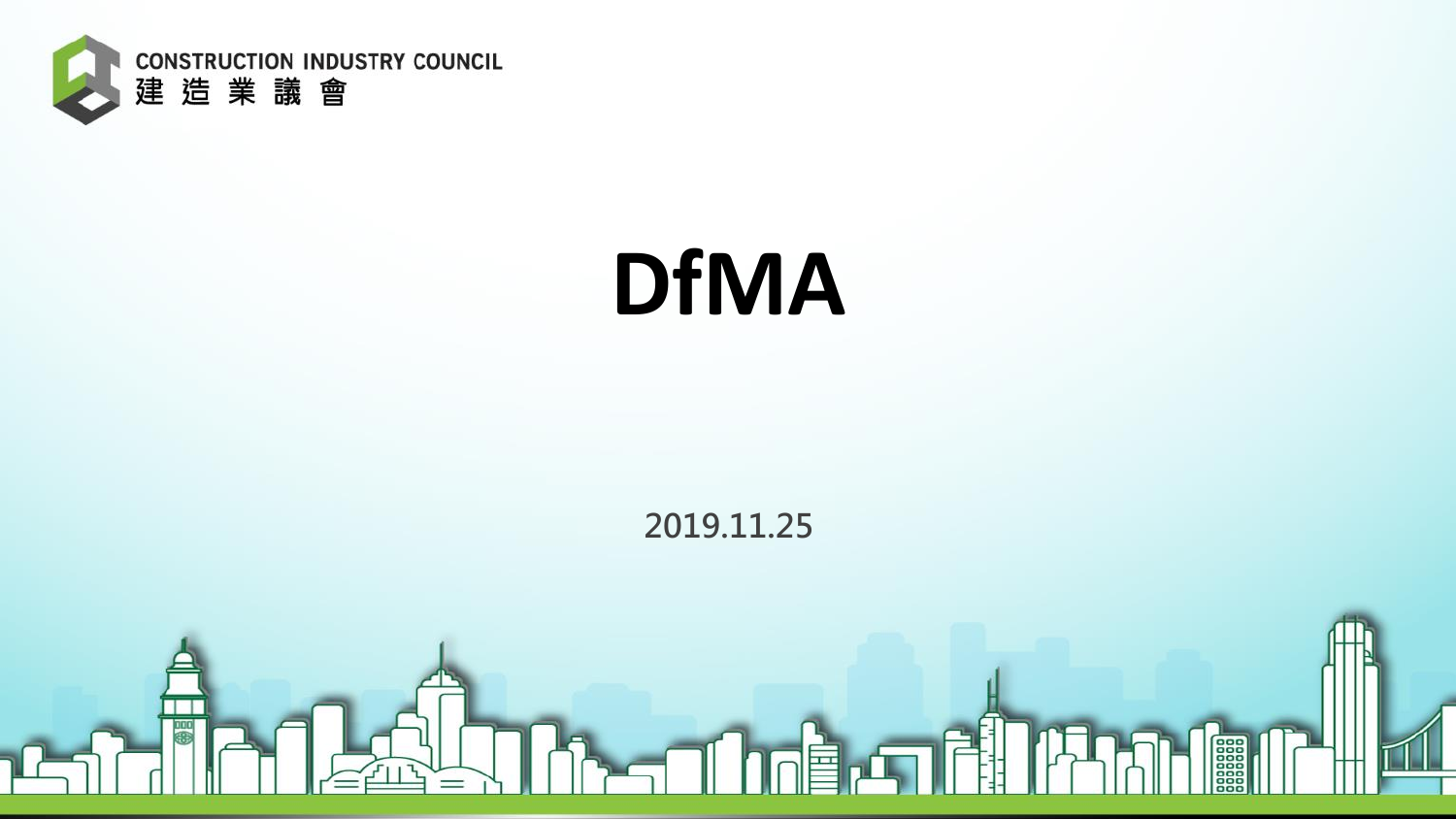Welcome

Anthonie Jakobs Ms mechanical enineering

25 years automotive industry

15 years consulting in process improvement

Specialist in Product & Process design

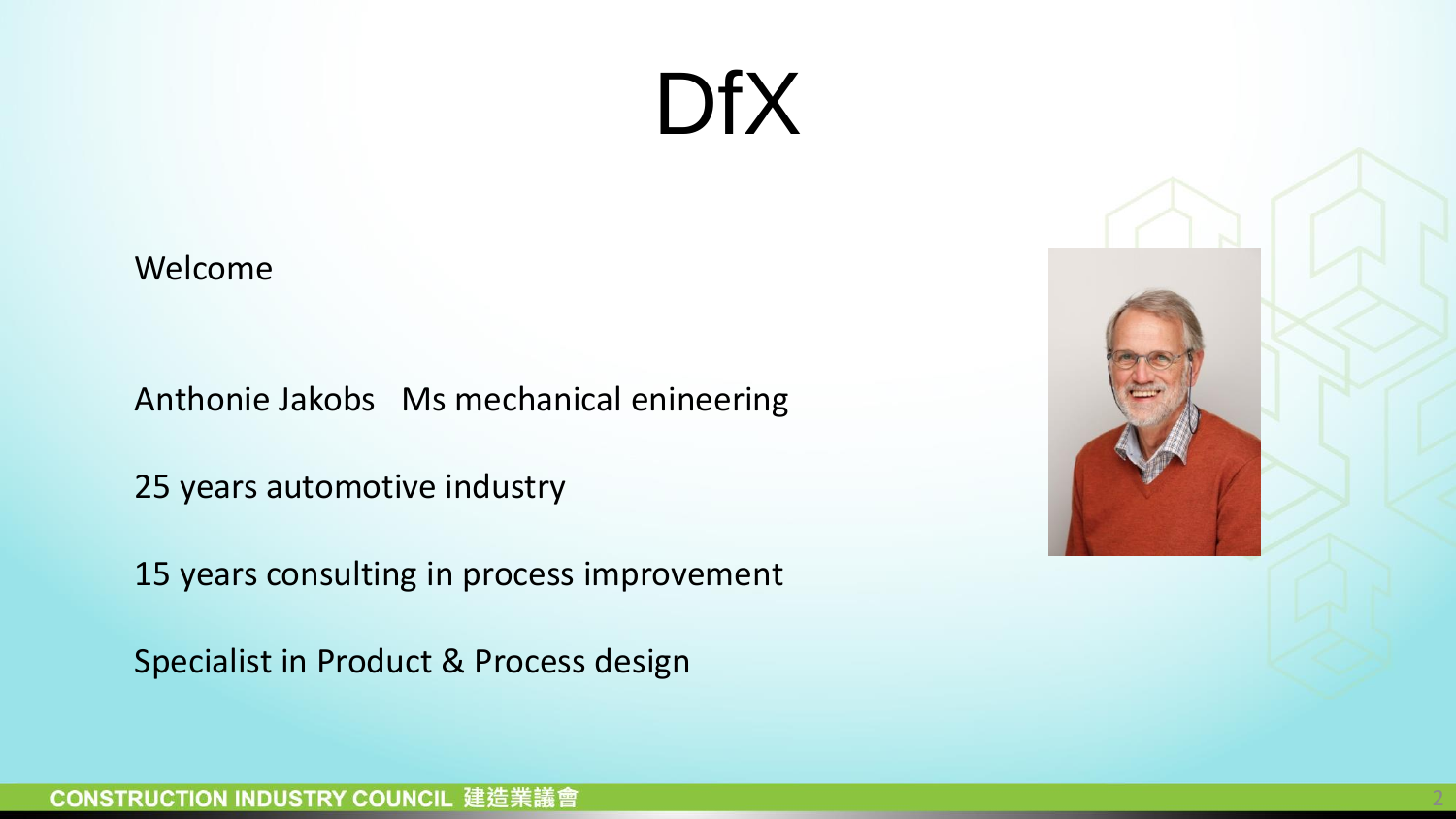#### DfM/A

- It is not:
	- A magic tool
	- A trade mark
	- An empty badge
- It is:
	- A way of thinking and acting
		- Outcome led
		- Plan for success: anticipate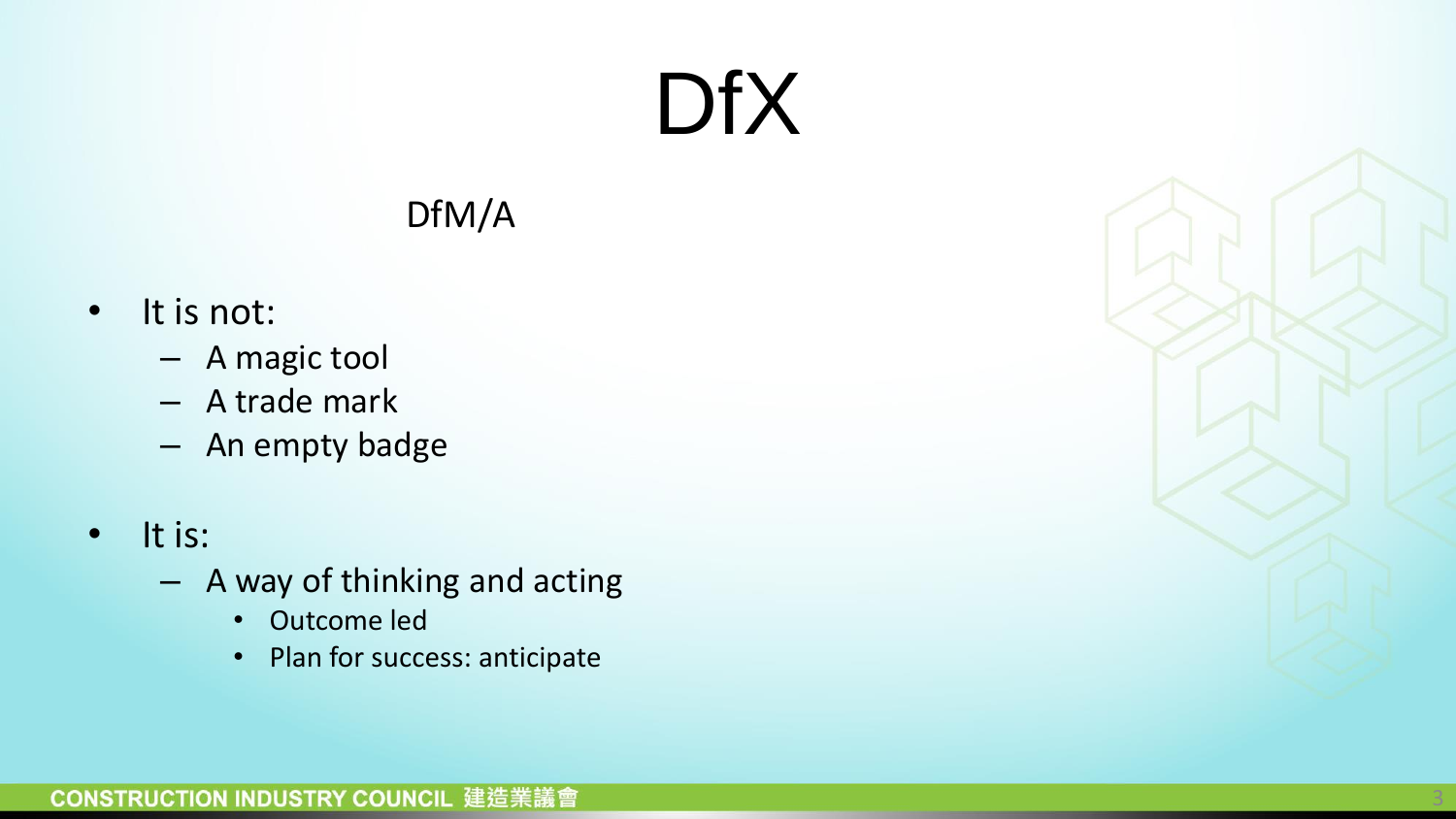



4

#### **CONSTRUCTION INDUSTRY COUNCIL 建造業議會**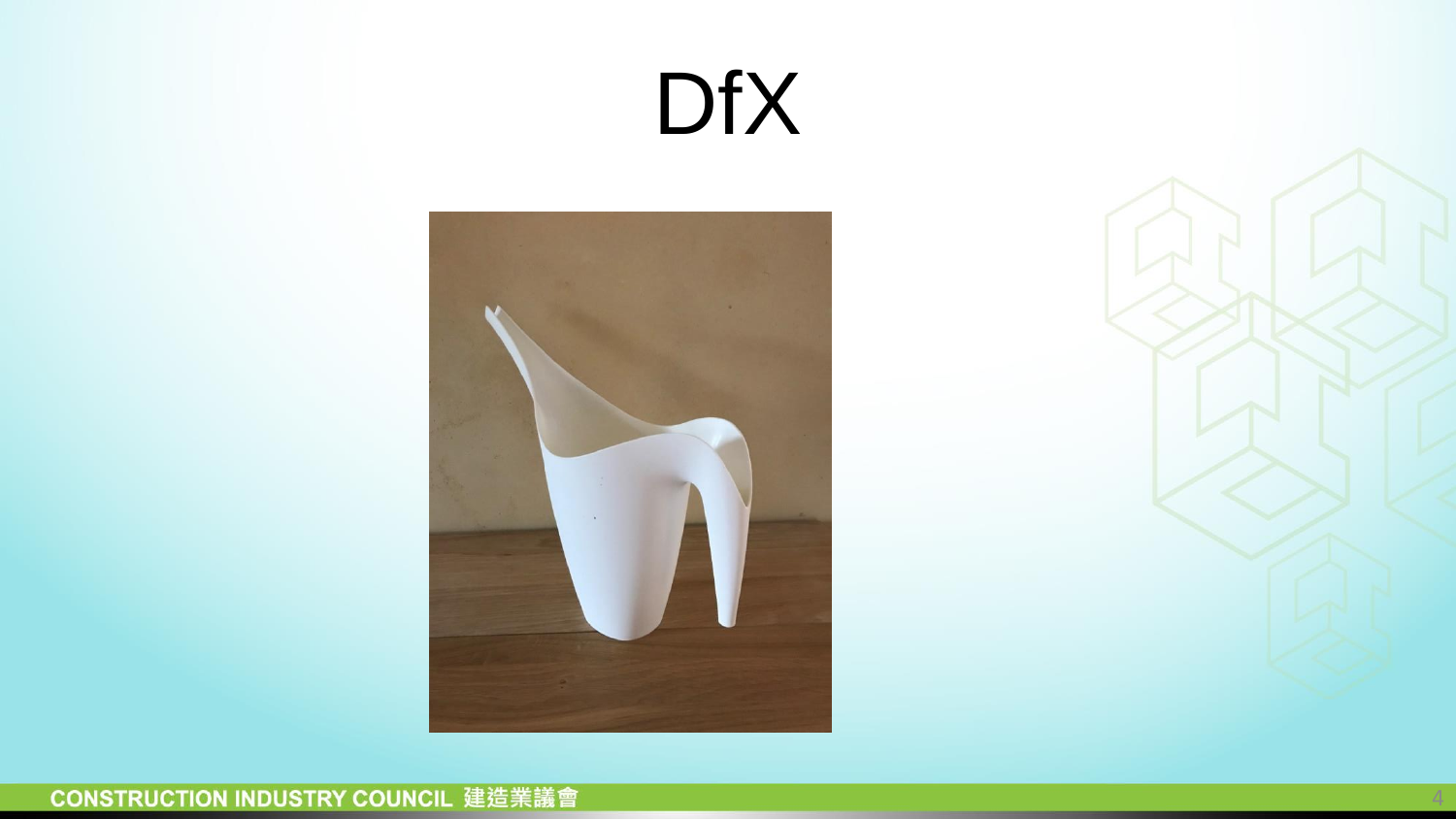- A method to overcome an intrinsic lack of knowledge and communication
- You can't be an expert in everything
- Humble collaboration
	- More often than not different disciplines are separated in:
		- Location
		- Time
		- Language
		- Culture
		- Internal targets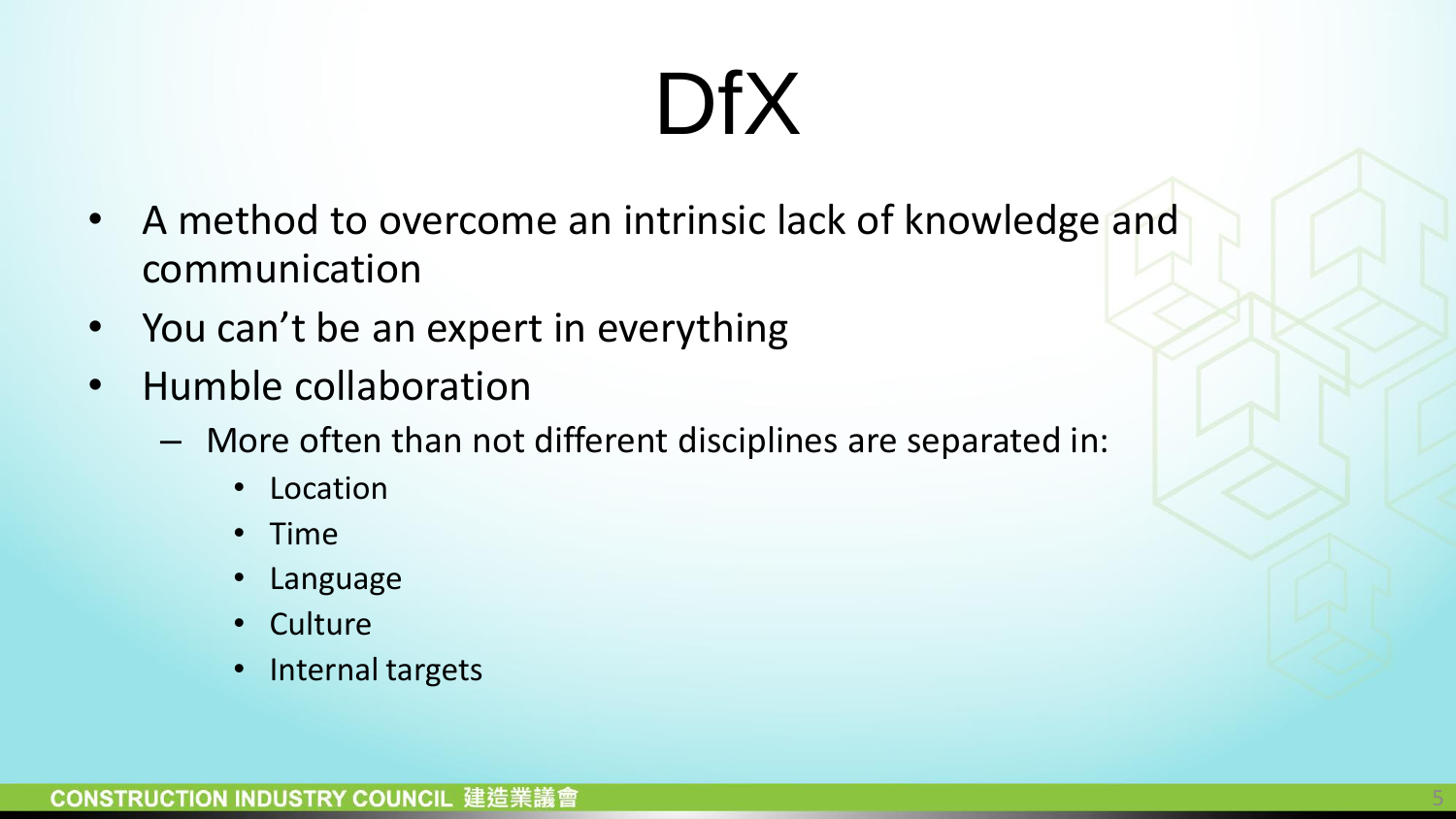#### DfM Design for Manufacturing

It is meant to:

- Make sure you can produce what you have designed, with minimal effort
- Make sure you can produce:
	- *On time to standard every time*
		- *Repeatability / capability*
- Make sure you can do it *profitably*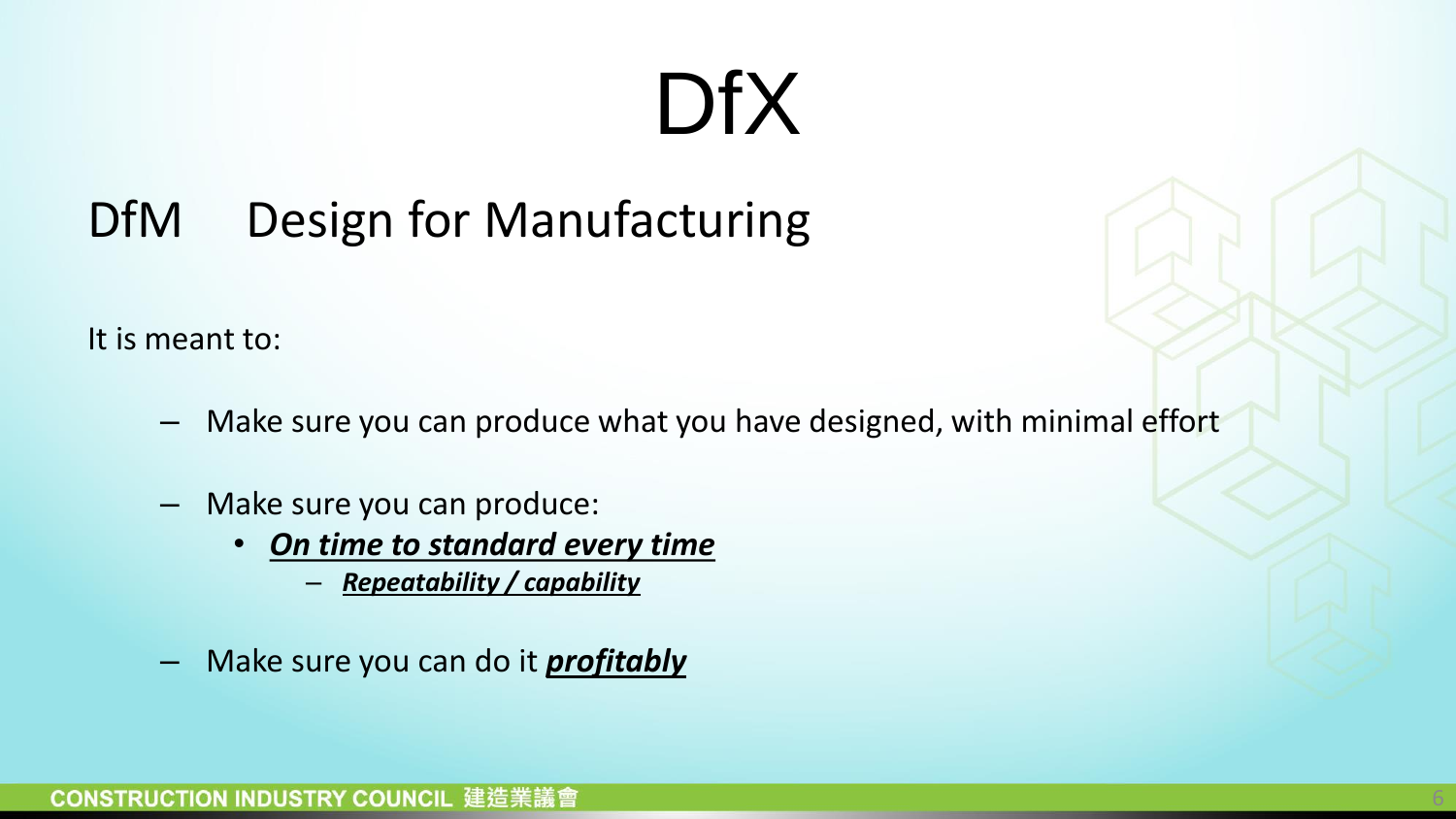- What does it take to "make sure"?
- We need to understand other disciplines
- Need to communicate
- Need to be open, collaborate
- Need to anticipate
	- What problems can we expect?
	- What risks do we face?
		- If we want to do this thoroughly, it goes beyond common sense: we need some help
			- $-$  FMFA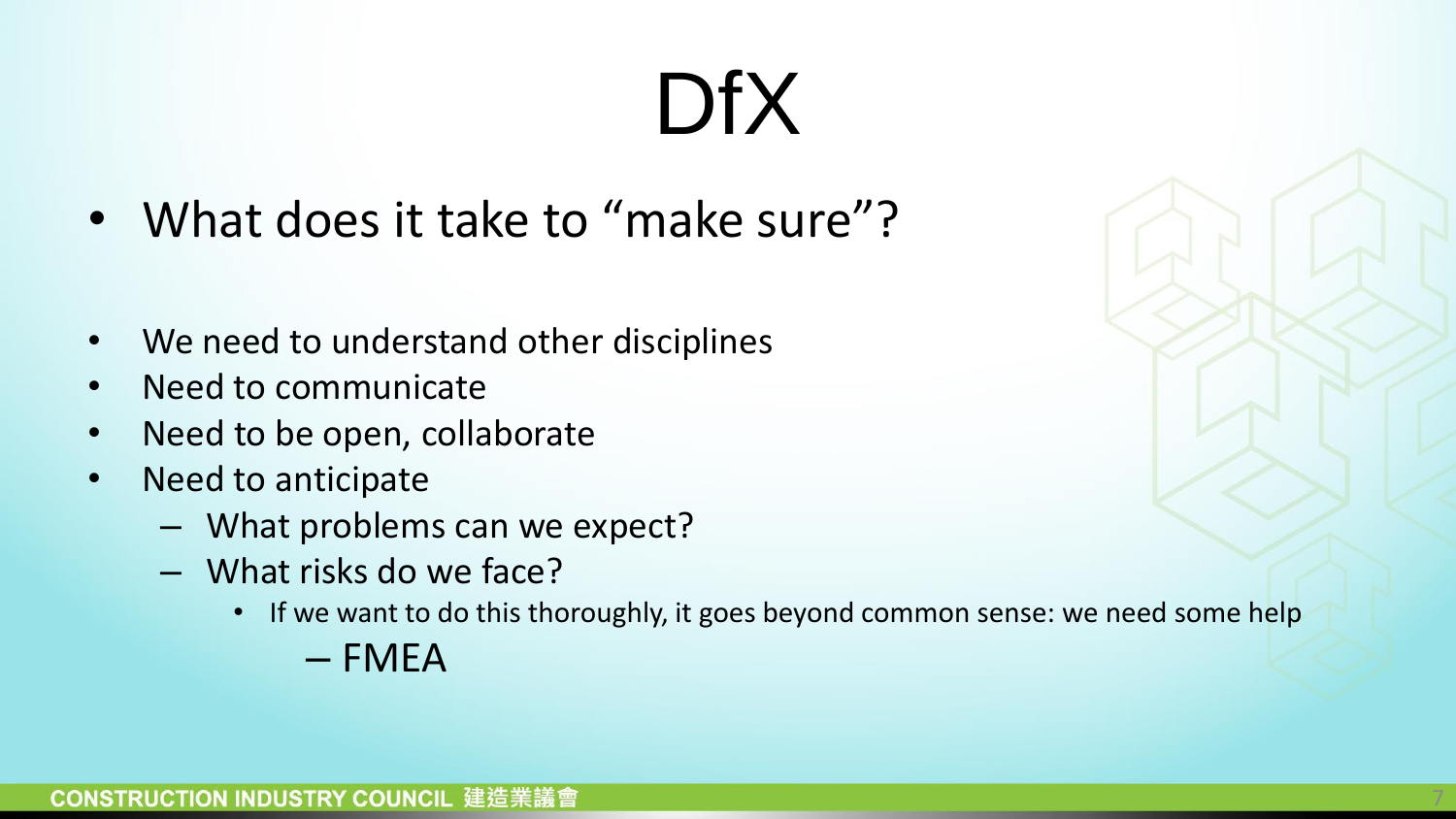- Example
- Company that produces facades for large buildings
	- Manufacturing / constructors / builders complaining on "lousy design", complex, incomplete and defective drawings
	- Designers complaining on carelessness, not working to drawing from manufacturing / constructors / builders
	- Project profitability hugely varying
	- Lead times not kept
	- Quality issues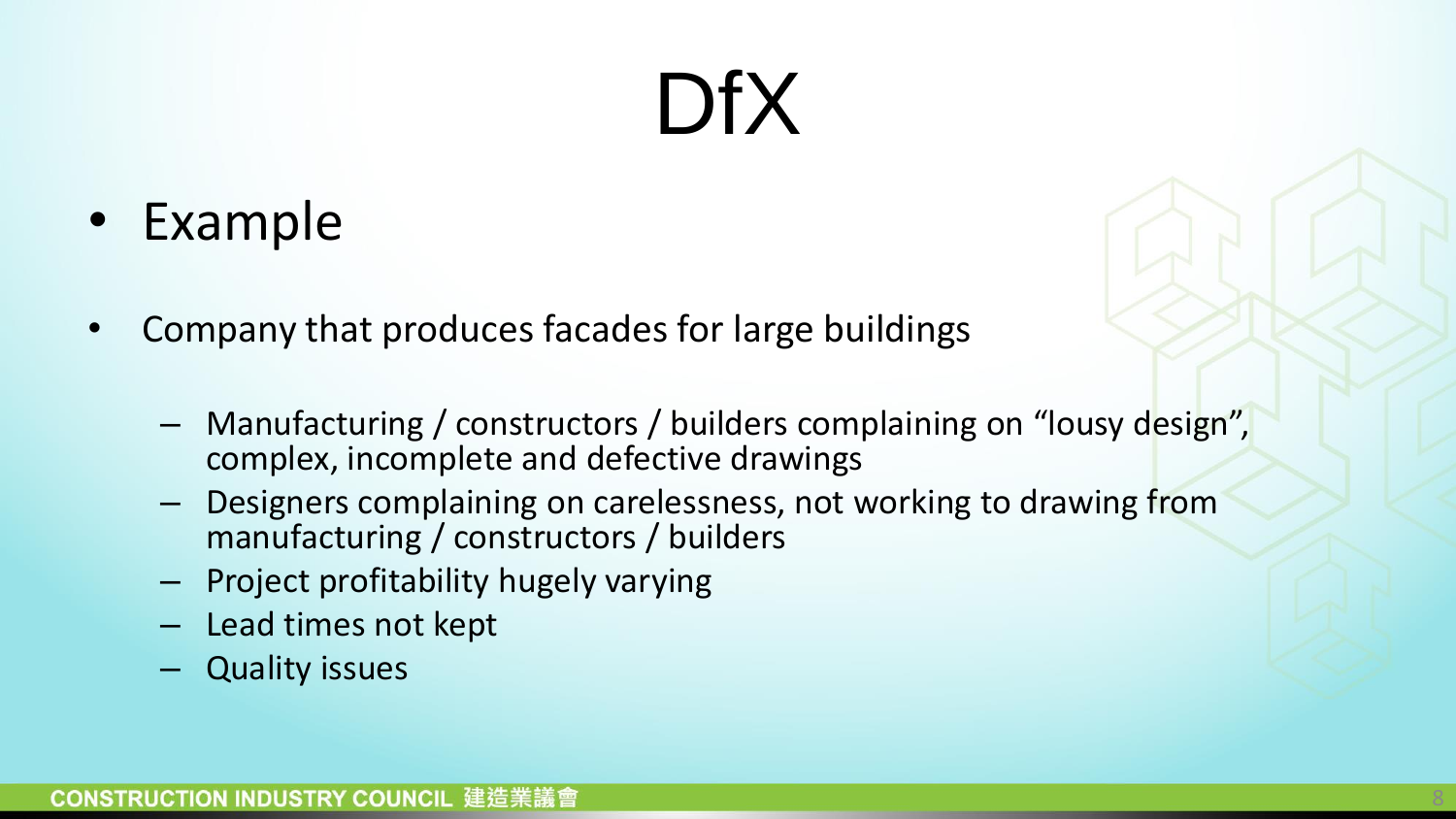#### – Design offices in 7 locations

- 43 designers working in isolation
- not sharing data, no shared library
- All with a different culture
- Every project seen as bespoke: no standard components
- Duplicated design efforts
- Slow throughput
- Planning more often then not completely missed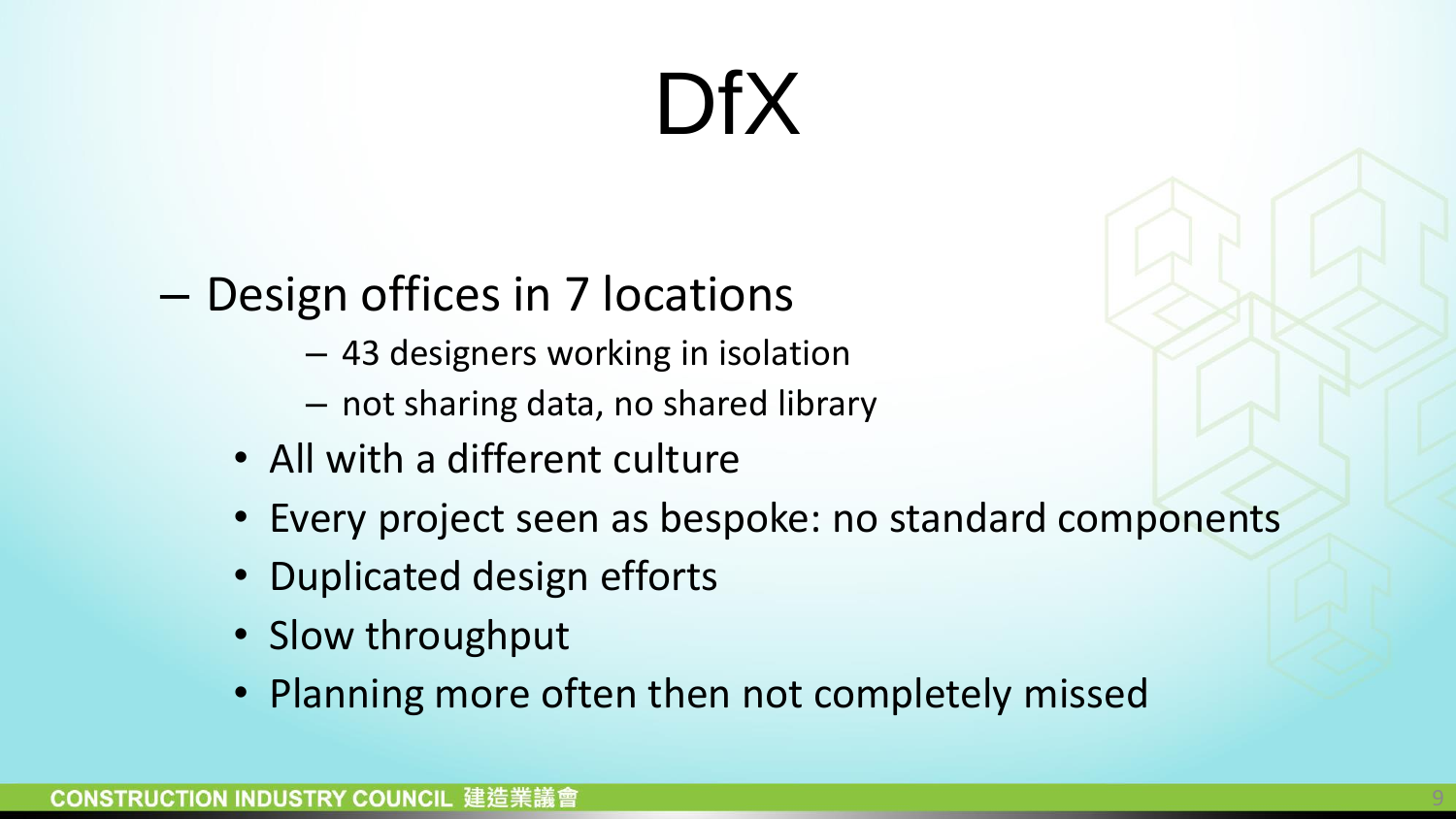• Preliminary results

- 15M HK\$ savings identified (2% of total turnover)
- 150 % productivity improvement
	- 57 brackets  $\rightarrow$  3 brackets
- too busy to change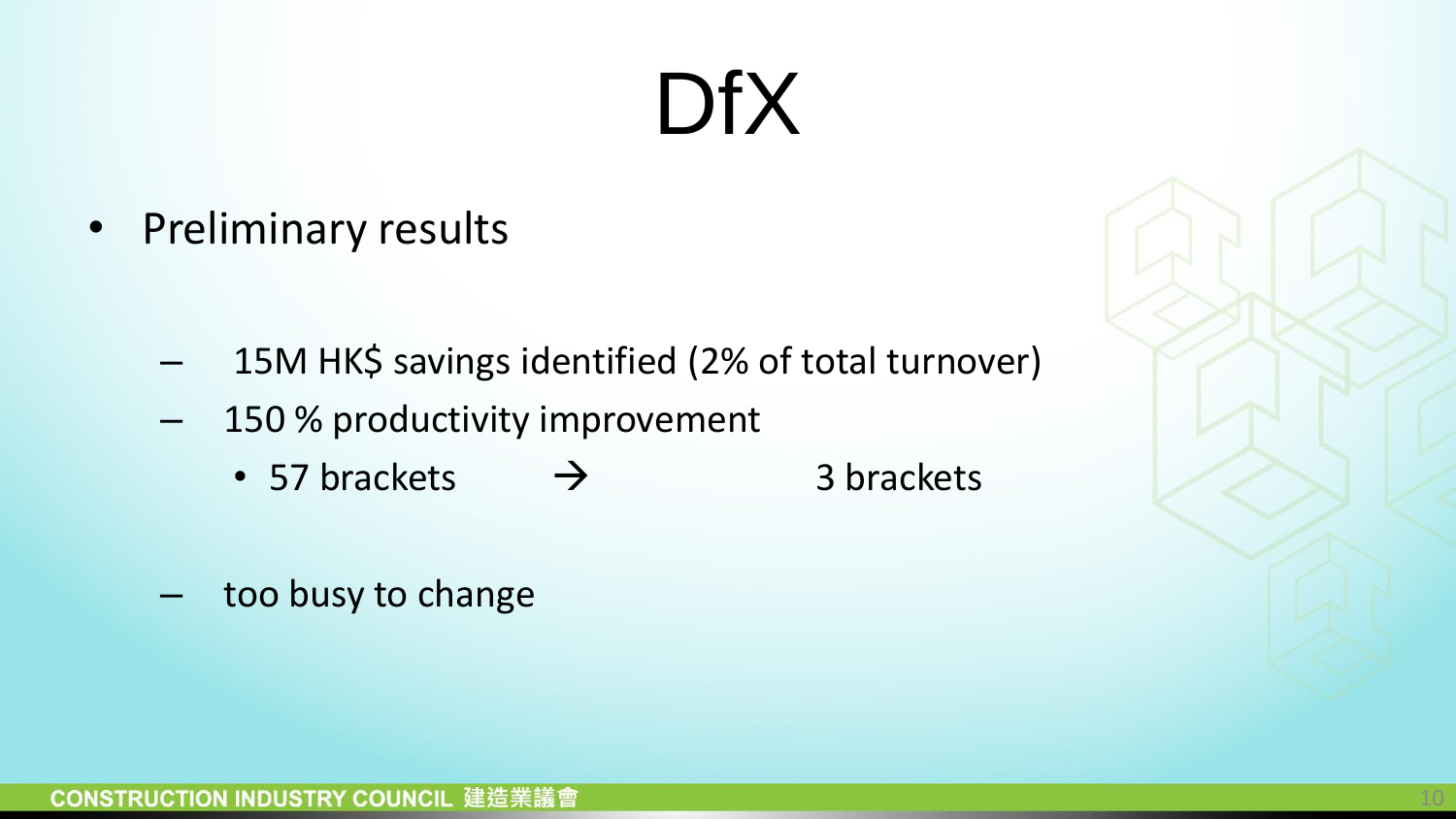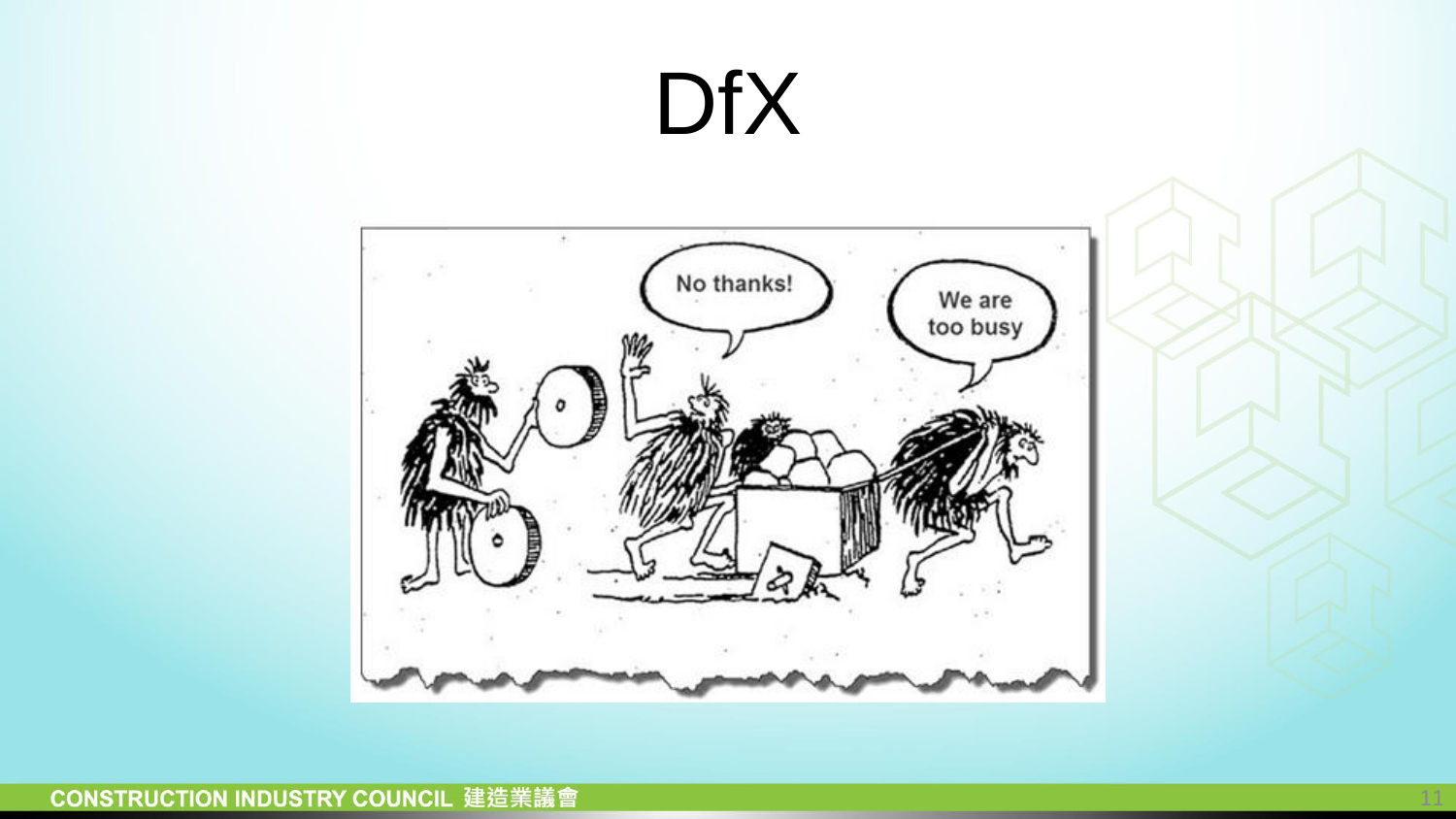• What does construction Value Chain need?

– Where to start???

- What are typical failure modes?
- What are cost drivers?
- Standardize what can be standardized
	- $-$  At any scale (bolts  $\rightarrow$  buildings)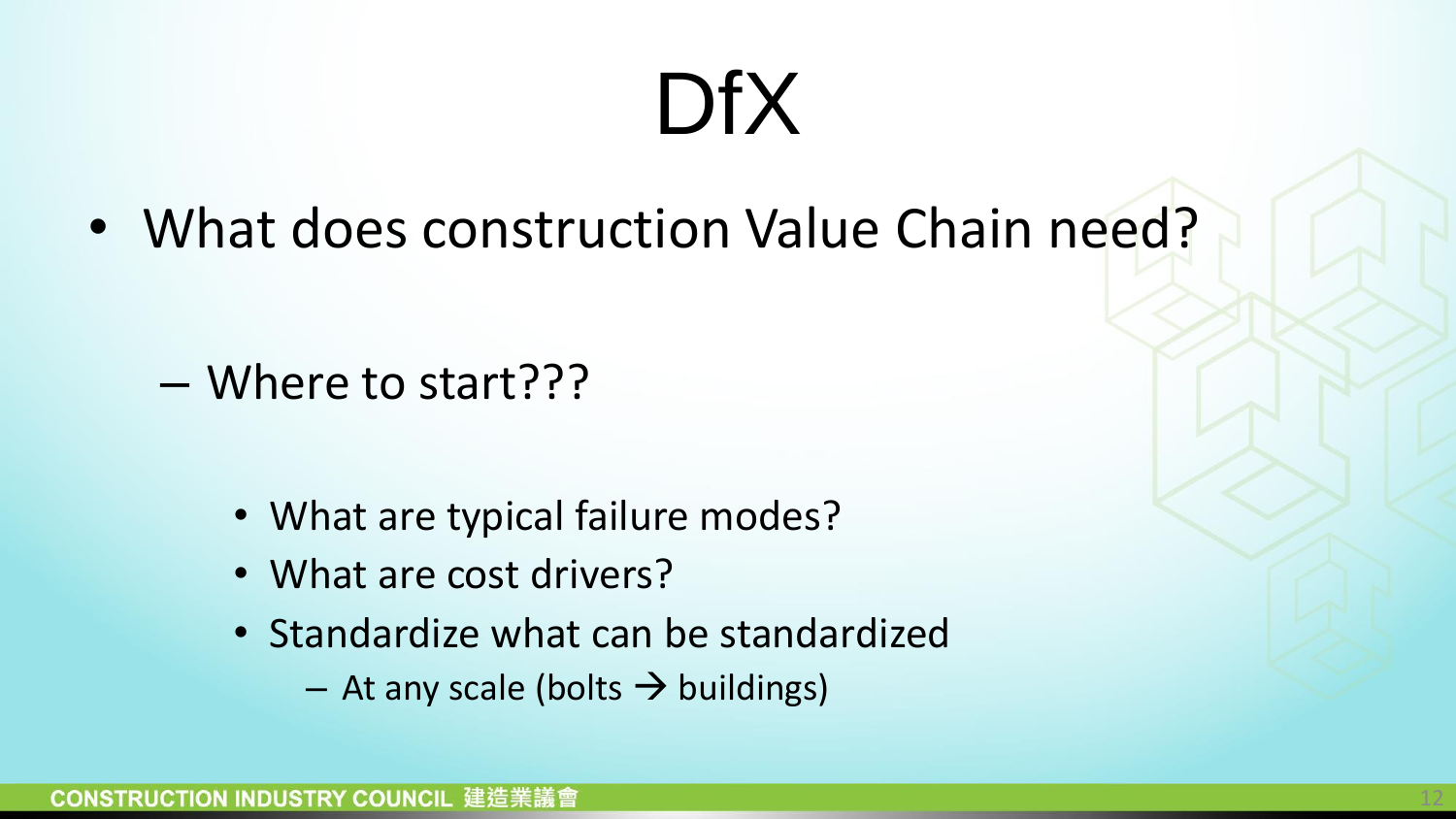• Take a helicopter view **Value Stream** 

Commercial opportunity Idea Requirements Design Procurement Manufacturing Build/assembly Transfer to owner/user Asset management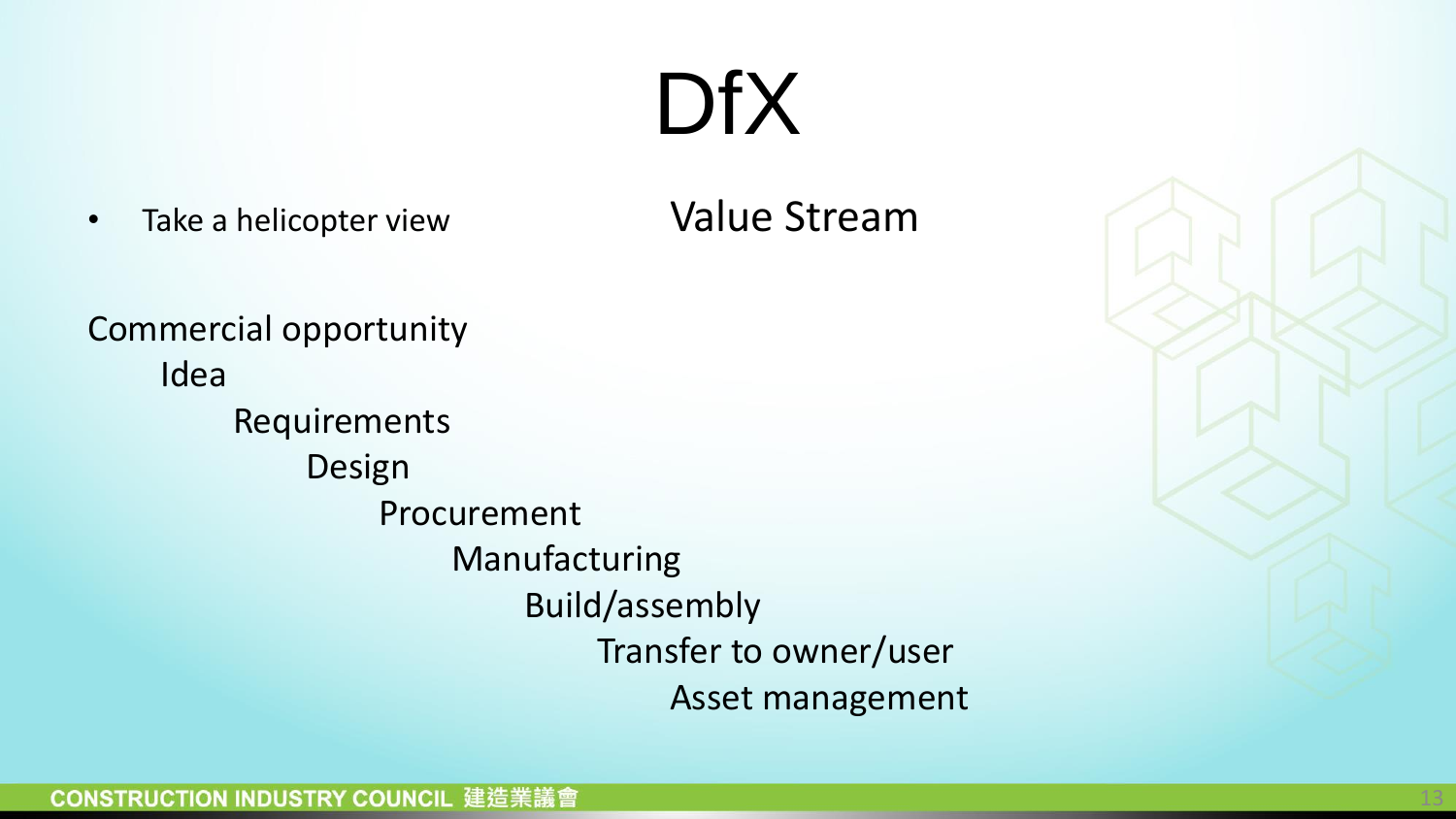• Support functions:

- Logistics
- Supplier development
- QA
- Sales / VOC
- IT systems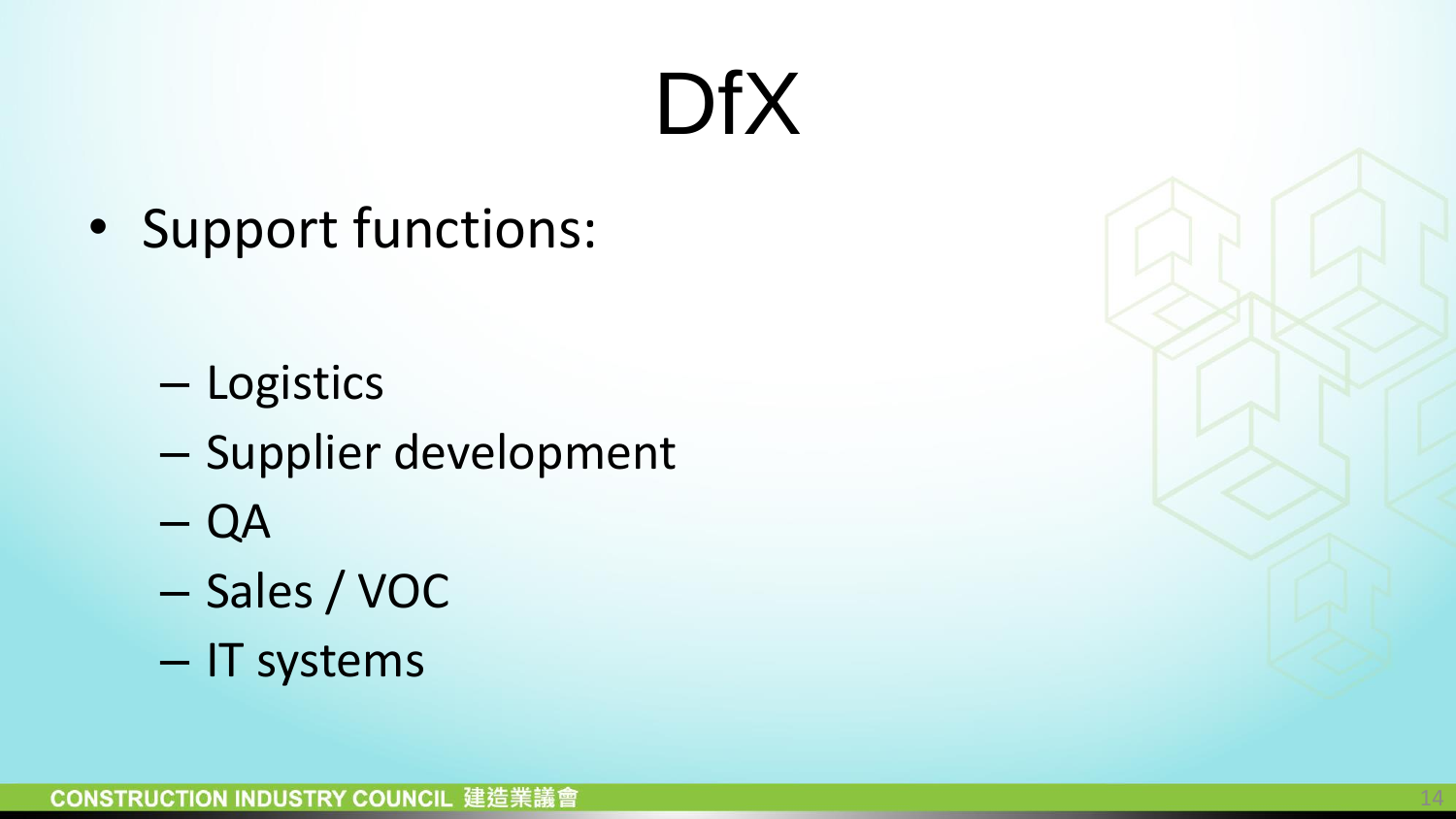#### **Profitability**

- All entities in the Value Chain need to be profitable
- Value Stream thinking allows us to balance all activities to maximise the profit of the whole
- We cannot pour a can of DfX into a project
- We cannot do it afterwards.
	- It will not yield significant results when we see it as a tool to be used at will.
	- It is a way of thinking and acting throughout the phases of a project.
- **It is in the design phase where it has greatest impact**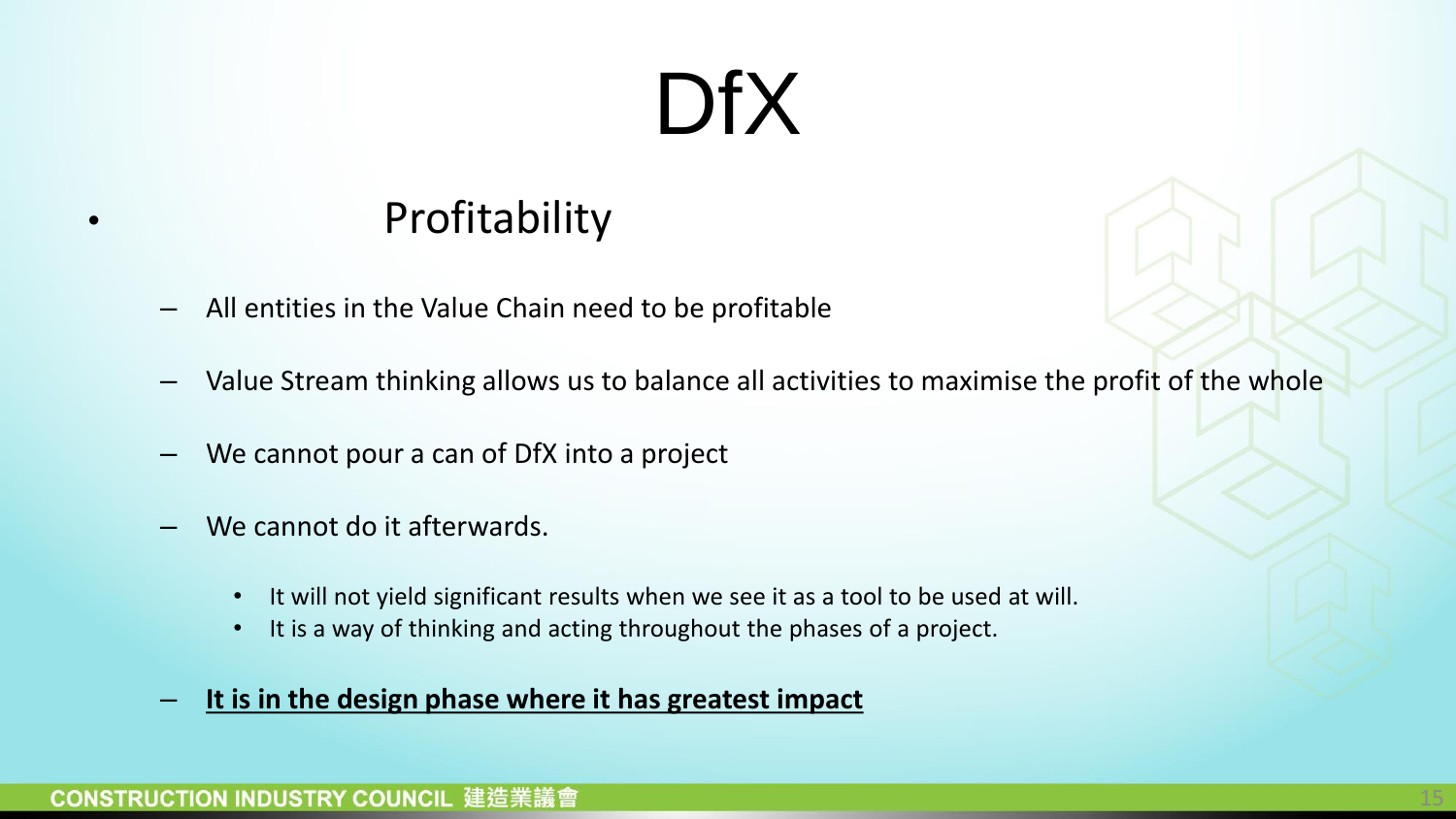• Can anyone learn to think and work this way?

• YES

The past has taught us some lessons though:

- It does not just happen overnight,
- It may not happen at all if we under estimate the effort needed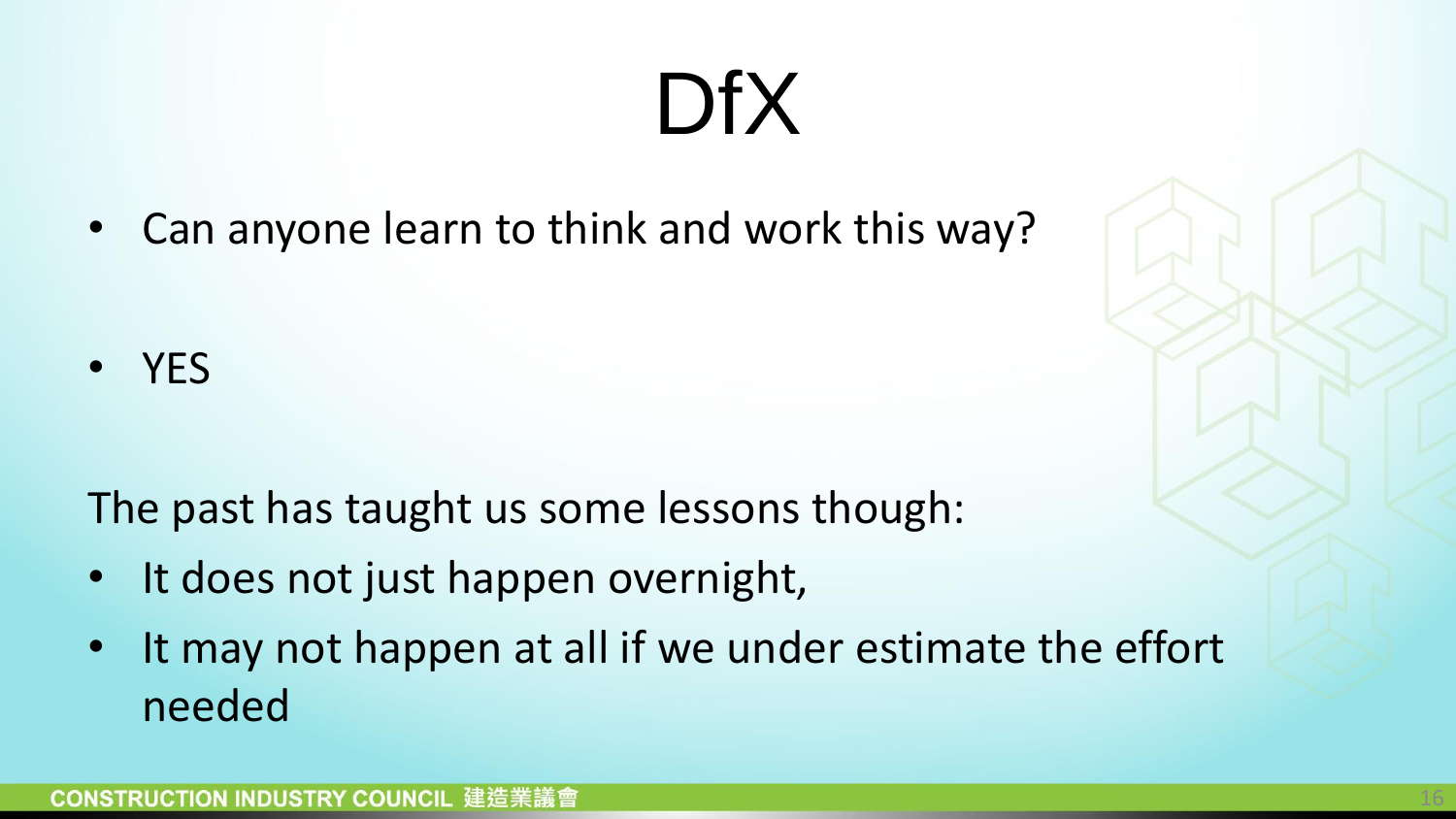• What will benefits be?

- 
- 
- 
- 

– Safety 70% fewer site incidents – Speed 60% programme saving – Saving 40% cost reduction \* – Quality 70% fewer defects

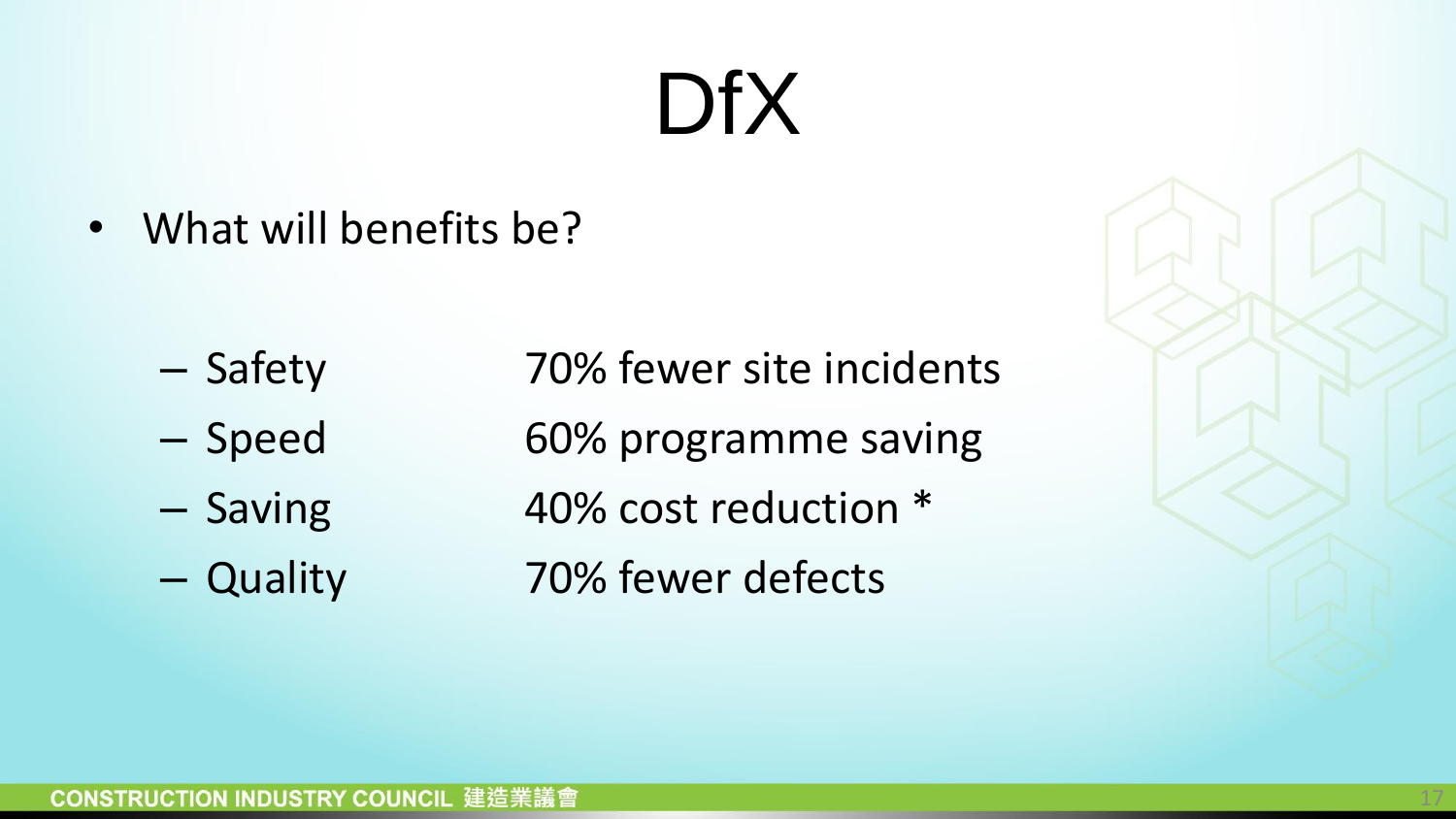- Can we start tomorrow?
- $\bullet$  Eh….. yes
- Just like that ?
- NO
- Better get help to shape a program, help to execute and help to build capability in house.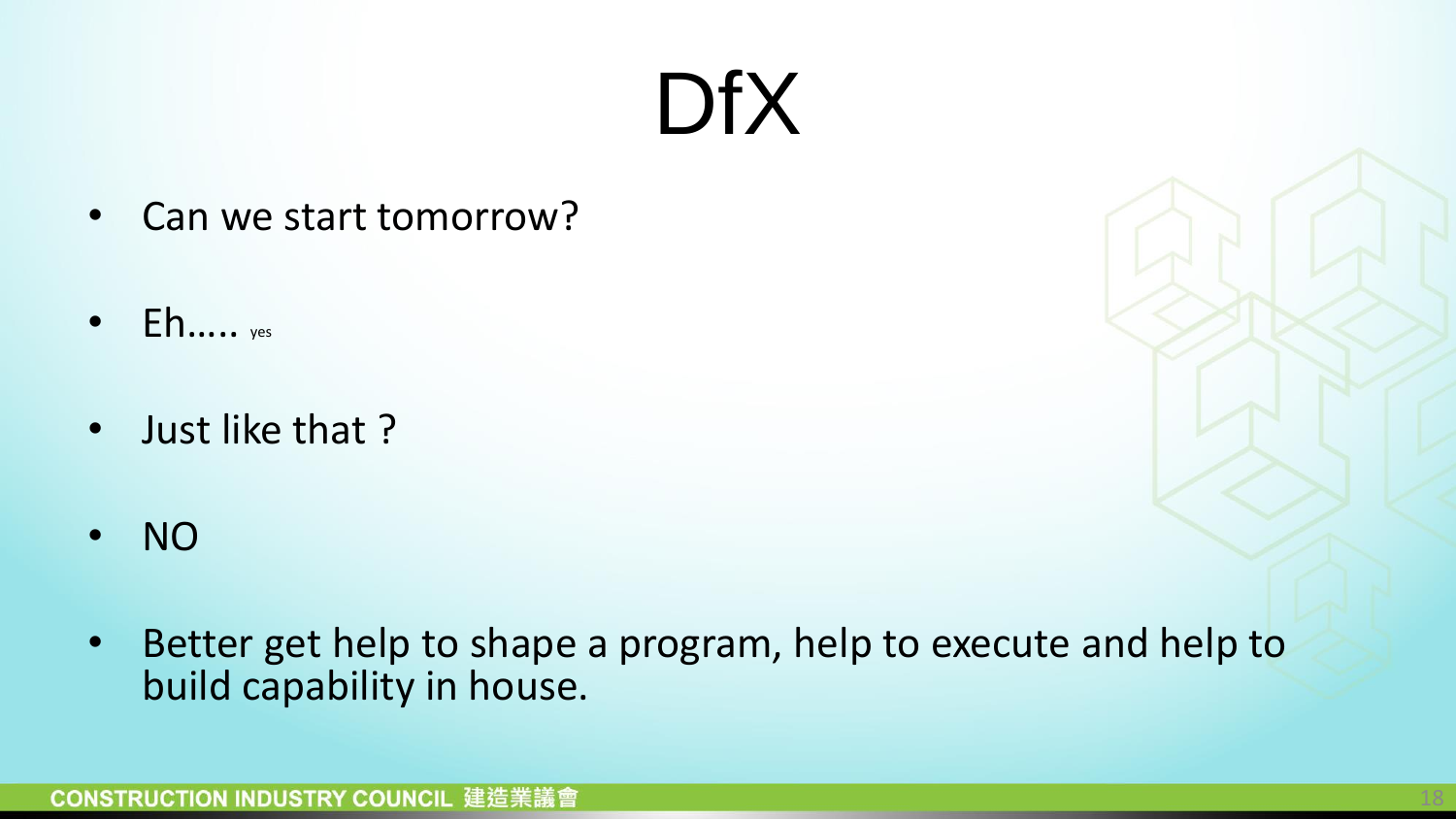

#### **CONSTRUCTION INDUSTRY COUNCIL 建造業議會**